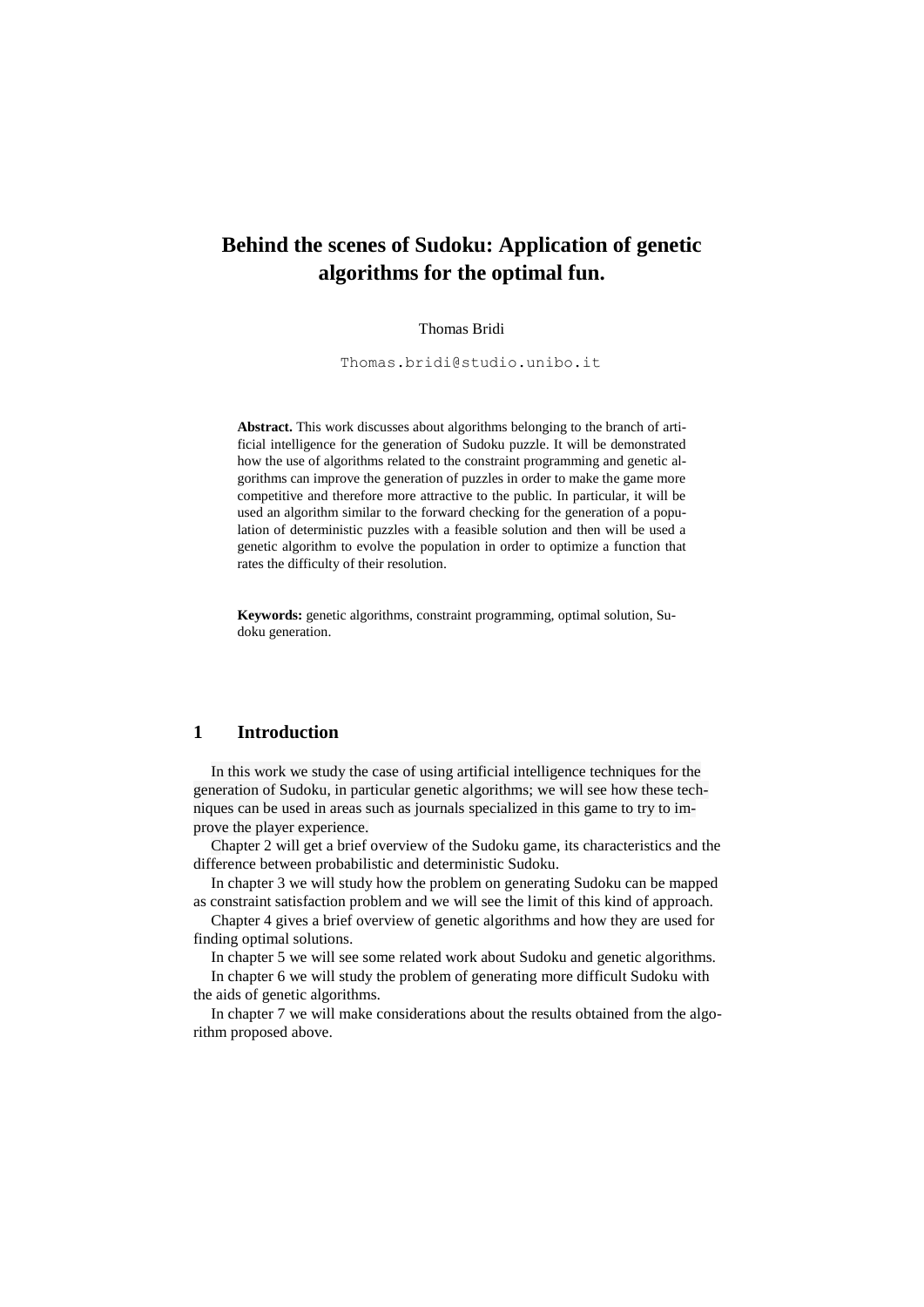### **2 The Game of Sudoku**

As well known the Sudoku is a logical game. First of all we have to introduce some technical definitions: we will call cell the box where we are going to insert a number, grid the set of 81 cells, placed in 9x9, that makes up the Sudoku; sub-grid is a set of 3x3 cells, then we have nine rows and nine columns. The games starts with a partially filled grid and the target is to fill the remaining cells with digits from 1 to 9, constraints are that each number must appear only once in each row, column and subgrid.

We can have two kind of Sudoku: deterministic and probabilistic. Probabilistic Sudoku is when a starting grid can be filled in different ways and more than one way reach to the objective (i.e. an empty grid is a probabilistic Sudoku). From now on we will skip the case of probabilistic Sudoku for investigating further issues related to deterministic Sudoku.

A deterministic Sudoku consists of an initial grid, partially filled, which admit a unique solution; this is a big advantage for the player that at each step will always have a valid move to do, unlike the probabilistic version that in some steps can admit more possible moves that could lead to several different solutions or to an invalid grid.

#### **3 Generating a Sudoku using Constraints Satisfaction Problems**

As we have seen previously in the definition of Sudoku we deal with constraints, then it seems logical to map the problem as a constraints satisfaction problem and it works perfectly. This is an example of the algorithm for the puzzle generation in pseudo language:

```
given G an empty grid;
do
  update the constraints of each cell;
  C := random selected cell from G;
  PossibleValues := values satisfying the constraints of C;
  V := random element from PossibleValues;
  set V as value of C;
while G does not admit solution;
```
Where "update the constraints of each cell" and "G does not admit solution" consist to apply the constraints described by the rules of the game. In order to make a more attractive puzzle, we must make it more difficult to solve; to do this we have to modify the "G does not admit solution" function taking advantage of more sophisticated techniques to detect more complex Sudoku.

In our case we do not need backtracking because this algorithm is designed to work on a large amount of puzzles, the use of backtracking is not necessary and also goes to degrade the performance in terms of memory usage, so in case of failure the algorithm will restart from an empty grid; for simplicity we will call this ad-hoc algorithm Na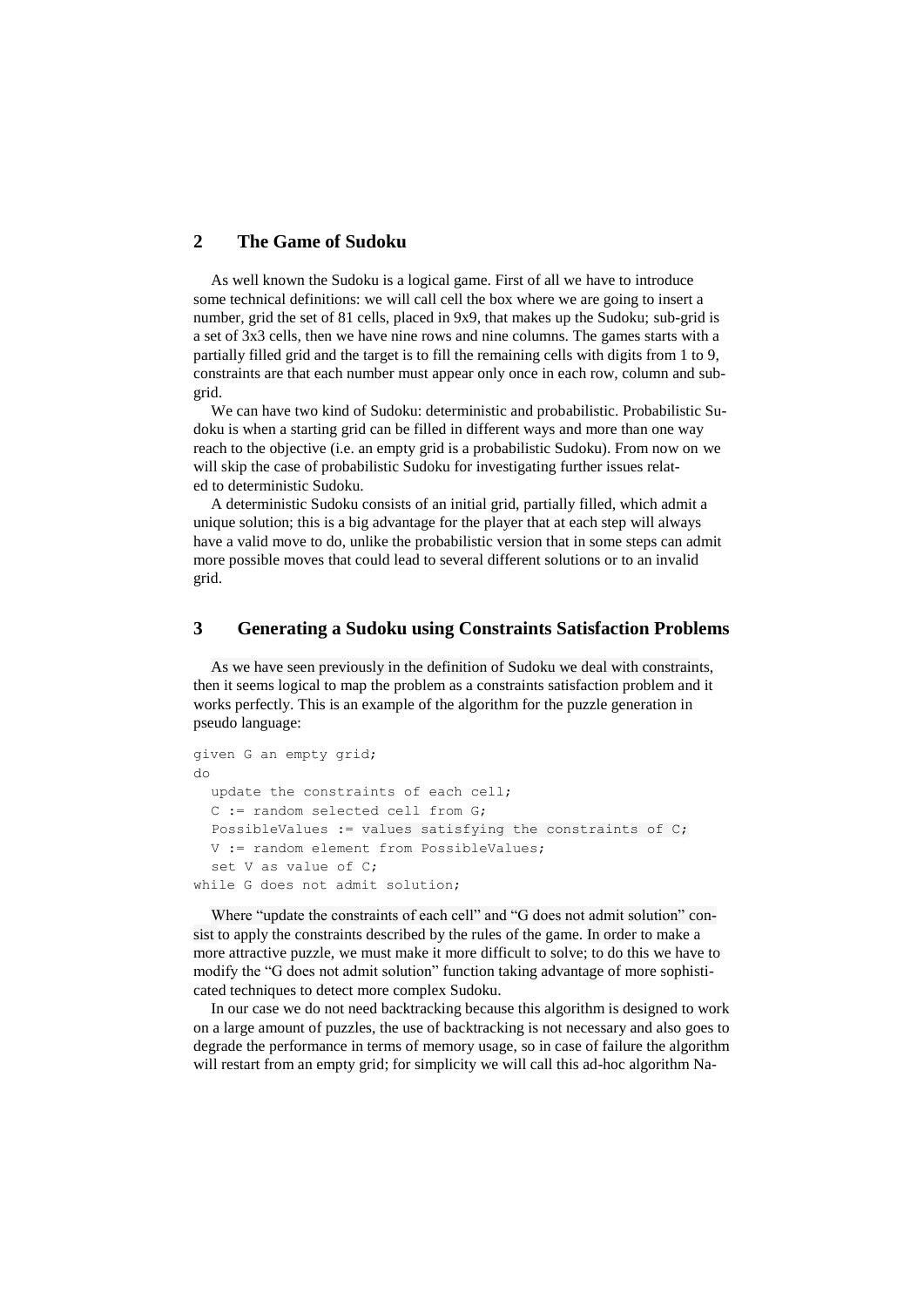ïve Forward Checking because it use the forward checking constraint propagation but not the backtracking.

Is intuitive to understand that in this way we will not have the security of generating more complex Sudoku but only to recognize it, then the next step is to understand how it is possible to get closer to the optimal solution of our problem, thanks to artificial intelligence.

## **4 An introduction to Genetics Algorithms**

Genetics Algorithm is a part of Evolutionary Computation. The principle under genetic algorithms is the same principle of the evolutionary theory of Darwin: in an environment, individuals that survive and reproduce, are those with better characteristics, so their genes are partially passed on to the next generation. In evolutionary computation an individual is a possible solution of a problem, a population is a set of individuals, there is a fitness function that describe how many solutions are near to the optimal solution of the problem, every individual is obtained starting from a genotype, a genotype is the representation of all the variables that can make an individual different from another.



**Fig. 1.** Example of a fitness function of genotype space

We have a set of operations that makes a population evolve:

- **Recombination**: create a new individual from two parents.
- **Mutation:** evolve an individual modifying its genotype.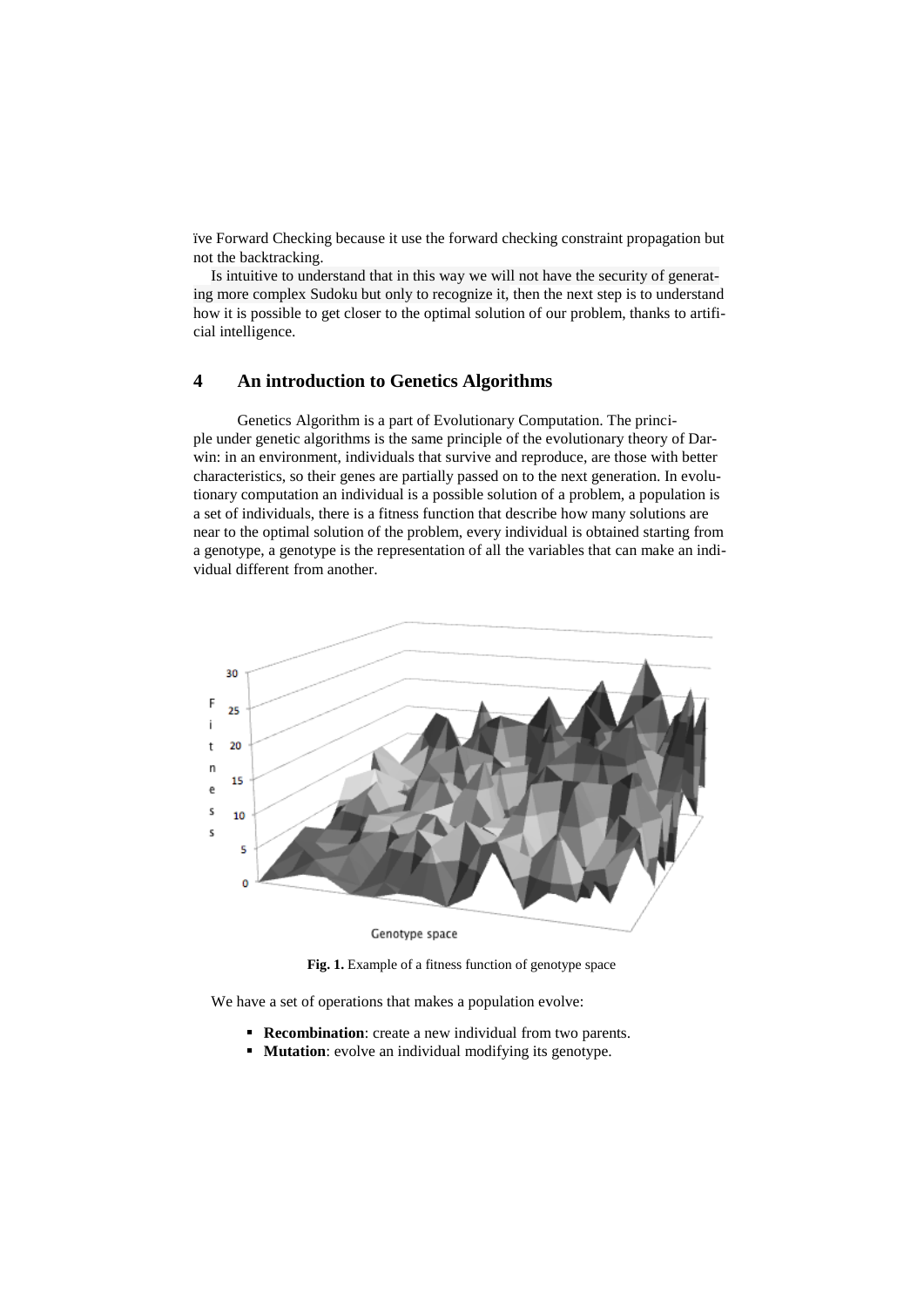**Insertion**: select old and new individuals to make a new population.

 All these operations are done on selected individuals based on their fitness function and then theoretically every generation should get closer and closer to the optimal solution of the problem.

## **5 Related work**

 It is not easy to find words "Sudoku" and "Genetic algorithms" together in the literature especially for the generation of puzzles, M. Gold in 2005 published an application that use the approach of genetic algorithms to solve a Sudoku. In 2006 T.Mantere and J.Koljonen published a paper that describe how genetic algorithms can solve a puzzle used like a genome and also by applying swap operations; if given a blank puzzle, the algorithm fills up the grid generating a valid and solved Sudoku, but that is unplayable, the next step would be to remove the numbers from the grid to get a Sudoku with a feasible solution and the fewest number.

 The approach used by T. Mantere and J. Kolijonen is completely different from the approach adopted in this work, the approach proposed for the puzzle generation use the algorithm proposed in chapter 3 for the generation of every single Sudoku but it uses a genetic algorithm for the heuristics, in particular the heuristics is about choosing to fill a mutated grid by selecting the cells in the same order used for the original grid, but using the value obtained by the mutation where possible.

# **6 Genetics Algorithm applied to the Sudoku generation problem**

We have seen how genetic algorithms work to obtain the optimal solution. Our aim is not to get the most difficult Sudoku (undecidable problem), but to ensure that the generation of Sudoku meet a certain constraint of difficulty, common problem for anyone involved in the publication of Sudoku in magazines and games, therefore operations like recombination but especially mutation are perfectly suited to our problem.

First of all we have to decide how to set up our fitness function; as mentioned above we have several Sudoku solving techniques, we show the used techniques in the experiment in order of difficulty:

- Pencil mark
- Naked Single
- **-** Hidden Single

Our fitness function is made to give to the puzzle a difficulty based to how many times is used a determinate techniques; every technique has a weight: Pencil mark 0, Naked Single 1 and Hidden Single 3; so a puzzle that require 2 Pencil Mark, 32 Naked Single and 7 Hidden Single moves will have difficulty 51.